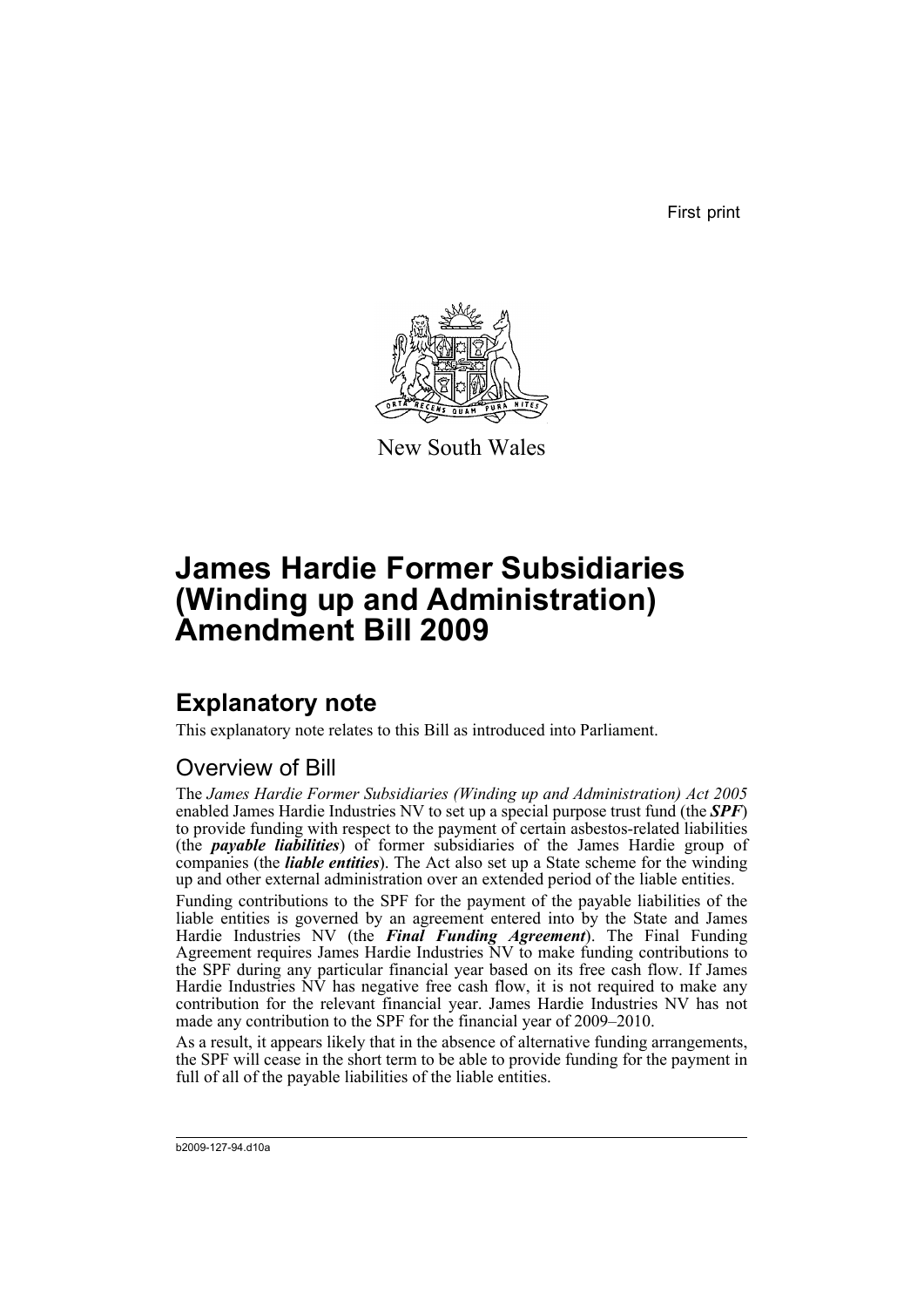Explanatory note

The object of this Bill is to amend the *James Hardie Former Subsidiaries (Winding up and Administration) Act 2005*:

- (a) to authorise the trustee of the SPF (the *SPF trustee*) and the liable entities to enter into agreements to which the State is a party with respect to the provision of a loan facility (which will be partly funded by the Commonwealth) to the SPF trustee to assist in funding the payment of the payable liabilities of the liable entities, and
- (b) to make certain other amendments to the Act that facilitate the provision and use of funds under the loan facility, and
- (c) to clarify the powers of the Supreme Court in relation to the approval of a payment scheme under the Act for the payment of claims for payable liabilities of the liable entities.

## Outline of provisions

**Clause 1** sets out the name (also called the short title) of the proposed Act.

**Clause 2** provides for the commencement of the proposed Act on a day or days to be appointed by proclamation.

### **Schedule 1 Amendment of James Hardie Former Subsidiaries (Winding up and Administration) Act 2005 No 105**

### **Authorisation of loan facility**

**Schedule 1 [10]** inserts a new Division in Part 4 of the *James Hardie Former Subsidiaries (Winding up and Administration) Act 2005* (the *Principal Act*) to authorise the SPF trustee and the liable entities to enter into one or more agreements (the *relevant loan facility agreements*) to which the State is to be a party for the provision of a loan facility to the SPF trustee (an *authorised loan facility*) and the provision by the SPF trustee and the liable entities of guarantees and securities in respect of such an agreement or facility.

**Schedule 1 [2]** amends section 4 of the Principal Act to provide that a loan security expense of a liable entity is one of its operating expenses for the purposes of the Act. **Schedule 1 [1]** also amends section 4 of the Principal Act to insert definitions of certain terms and expressions relating to an authorised loan facility that are used in the amendments made to the Act, including a definition of *loan security expense*. The expression *loan security expense* is defined to mean any amount that a liable entity is required to pay under, or in connection with, a relevant loan facility agreement.

**Schedule 1 [4]** amends section 8 of the Principal Act to confirm that:

(a) funds provided to the SPF trustee under an authorised loan facility are provided for the purposes, and are subject to the trust requirements, of the SPF, and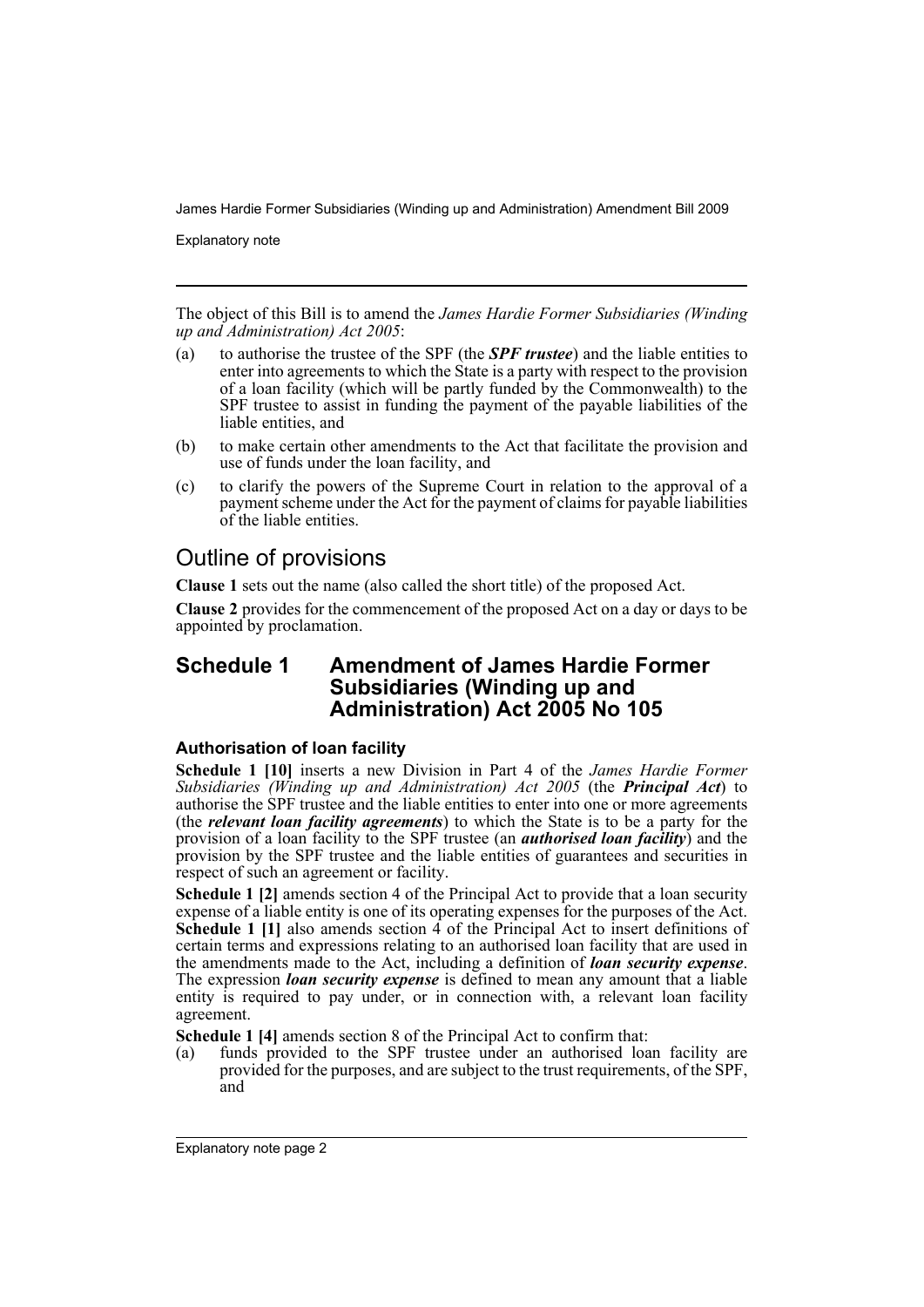Explanatory note

(b) the SPF trustee is acting within the terms of the SPF trust when making repayments in relation to an authorised loan facility.

**Schedule 1 [7]** amends section 24 of the Principal Act to enable the SPF trustee to give directions to a liable entity regarding compliance with the entity's obligations under a relevant loan facility agreement, the giving or granting of guarantees and securities in connection with an authorised loan facility or relevant loan facility agreement (or proposed authorised loan facility or relevant loan facility agreement). **Schedule 1 [5]** amends section 23 of the Principal Act to confirm that a liable entity is acting within power when it complies with its obligations under a relevant loan facility agreement or acts in accordance with any such directions from the SPF trustee. **Schedule 1 [6], [8] and [12]** make amendments to the Principal Act that are consequential on the amendments made by Schedule 1 [5] and [7].

**Schedule 1 [9]** amends section 30 of the Principal Act to make it clear that the section (or any regulation made under that section) does not prevent or limit the making of loan repayments under an authorised loan facility or the giving of directions by the SPF trustee under section 24 (as amended by the proposed Act).

**Schedule 1 [11]** amends section 33 of the Principal Act to make it clear that any funding available under an authorised loan facility is relevant in determining whether or not there are sufficient funds for the payment of payable liabilities of a liable entity.

**Schedule 1 [19]** amends section 59 of the Principal Act to make it clear that the section does not prevent or limit the enforcement of a relevant loan facility agreement by the parties to the agreement.

**Schedule 1 [20]** amends section 63 of the Principal Act to provide that entry into a relevant loan facility agreement, or the giving of a guarantee or the granting of a security under or as contemplated by any such agreement, is not subject to State tax.

**Schedule 1 [21]** inserts proposed section 64A in the Principal Act to require the Minister to cause a copy of any relevant loan facility agreement to be tabled in each House of Parliament as soon as is reasonably practicable after it is signed.

#### **Approved payment schemes**

**Schedule 1 [13]–[18]** amend section 35 of the Principal Act to enable the Supreme Court to approve a payment scheme under the Act for the payment of claims for payable liabilities of the liable entities that:

- (a) commences before the time when the SPF ceases to have sufficient funds to pay all of the payable liabilities of the liable entities as and when they fall due for payment, and
- (b) sets an interest rate to be applied in calculating the interest payable on any part of the payable liabilities of the liable entities that would otherwise be payable as interest because that part is not paid during the currency of the scheme, and
- (c) enables small claims to be paid in full during the currency of the scheme, and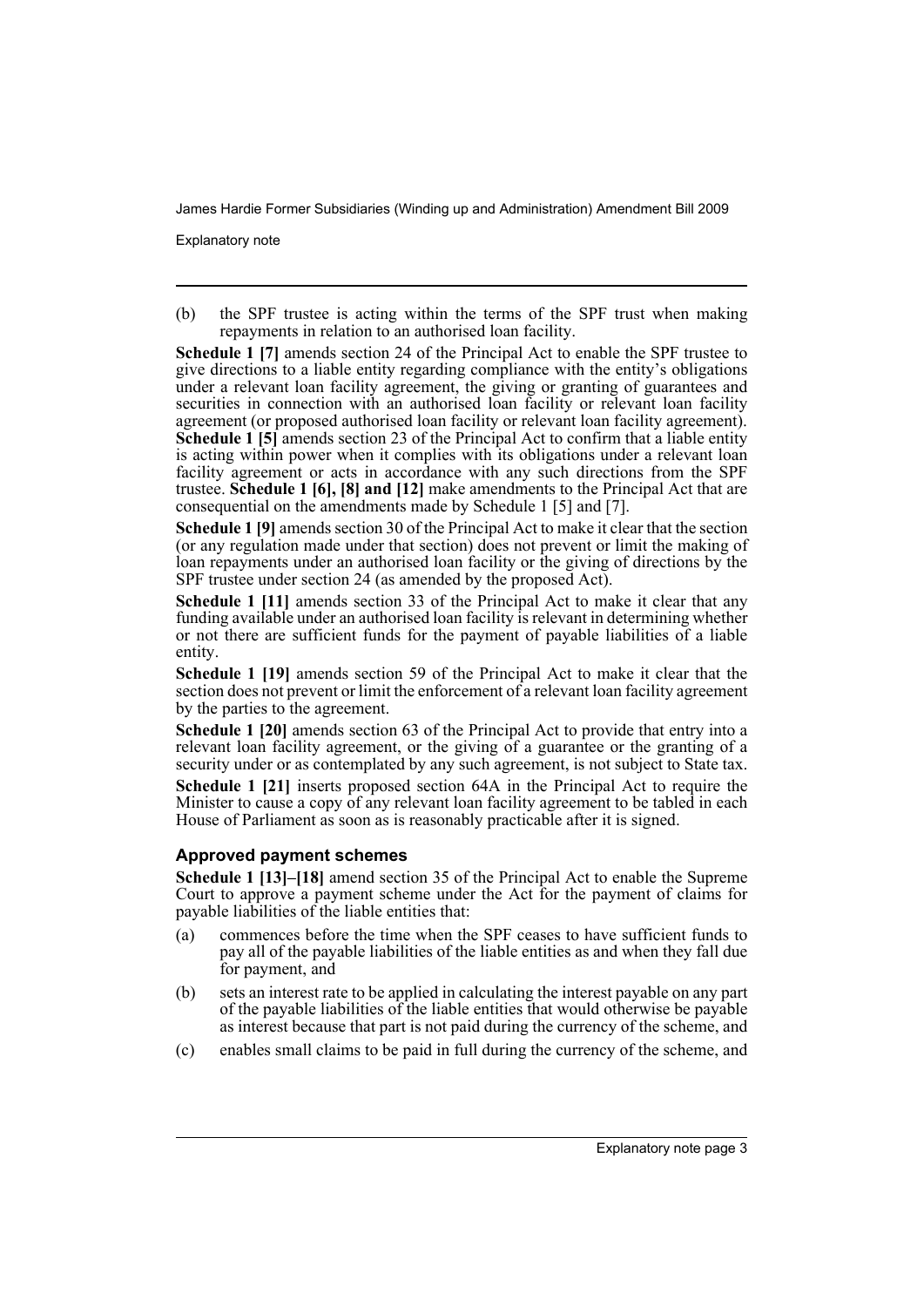Explanatory note

(d) allows claimants for the payment of proven personal asbestos claims to elect between different instalment options for the part payment of their claims during the currency of the scheme.

**Schedule 1 [3]** inserts proposed section 4A in the Principal Act to define the term *small claim*. Initially, a small claim is defined to mean a claim that does not exceed \$25,000. The proposed section provides for the indexation of this amount during each year that an approved payment scheme is in force, by order of the Minister, by reference to changes in the consumer price index.

### **Savings and transitional provisions**

**Schedule 1 [22]** amends clause 1 of Schedule 1 to the Principal Act to enable the Governor to make regulations of a savings or transitional nature consequent on the enactment of the proposed Act.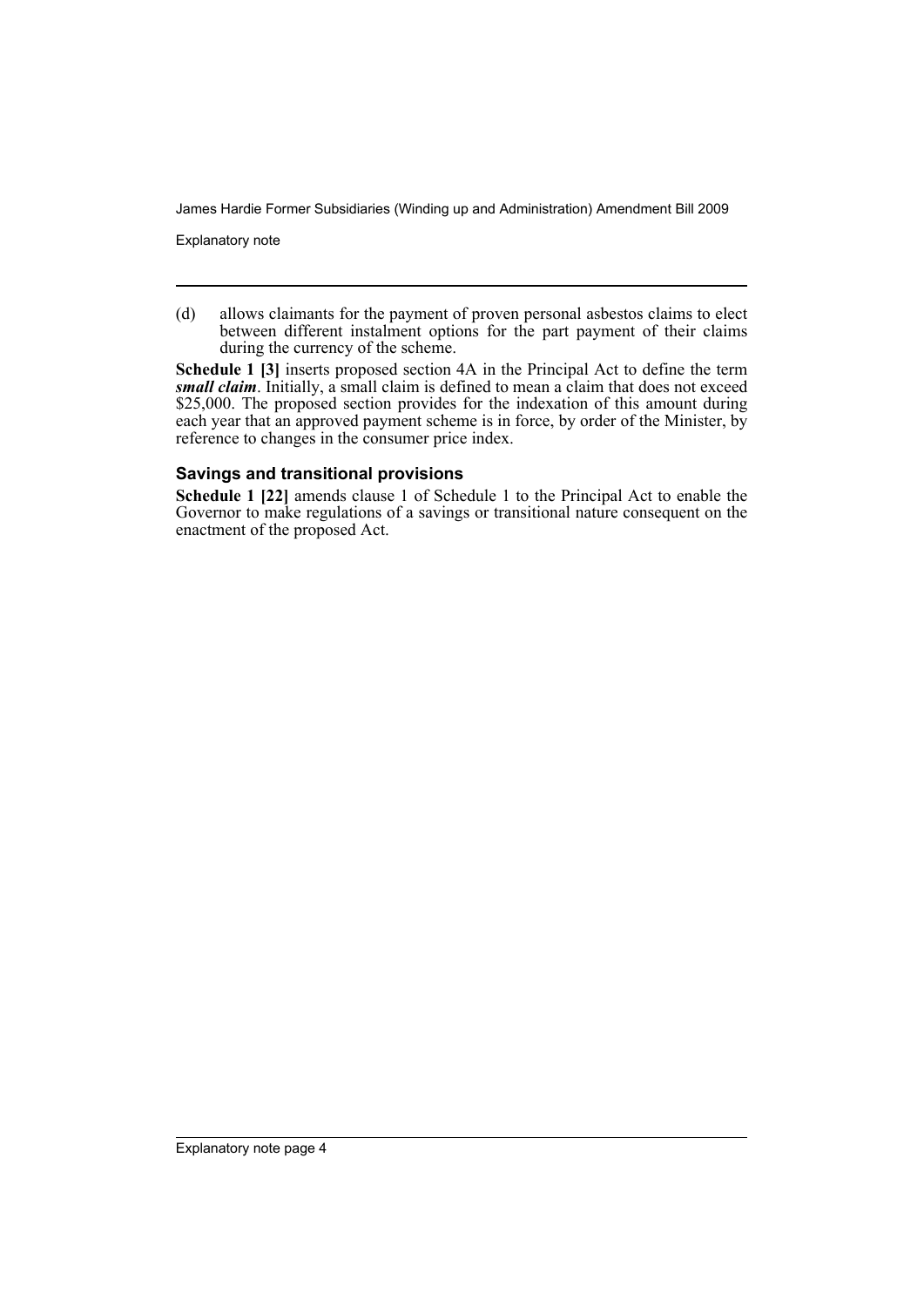First print



New South Wales

# **James Hardie Former Subsidiaries (Winding up and Administration) Amendment Bill 2009**

## **Contents**

|            |                                                                                                  | Page |
|------------|--------------------------------------------------------------------------------------------------|------|
|            | Name of Act                                                                                      |      |
| 2          | Commencement                                                                                     | 2    |
| Schedule 1 | Amendment of James Hardie Former Subsidiaries<br>(Winding up and Administration) Act 2005 No 105 | 3    |
|            |                                                                                                  |      |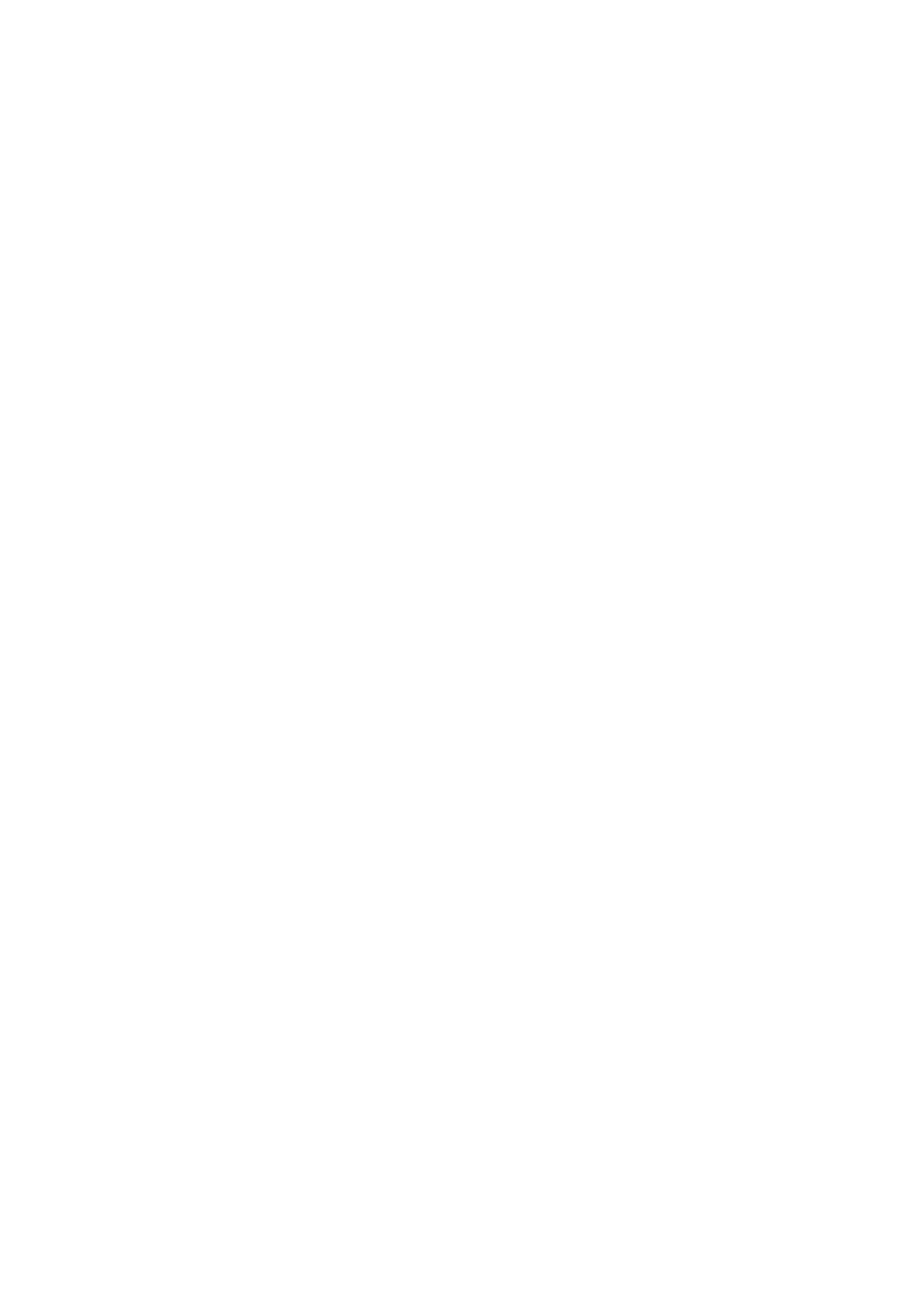

New South Wales

## **James Hardie Former Subsidiaries (Winding up and Administration) Amendment Bill 2009**

No , 2009

### **A Bill for**

An Act to amend the *James Hardie Former Subsidiaries (Winding up and Administration) Act 2005* to make further provision with respect to the funding of claims against certain former subsidiaries of the James Hardie corporate group.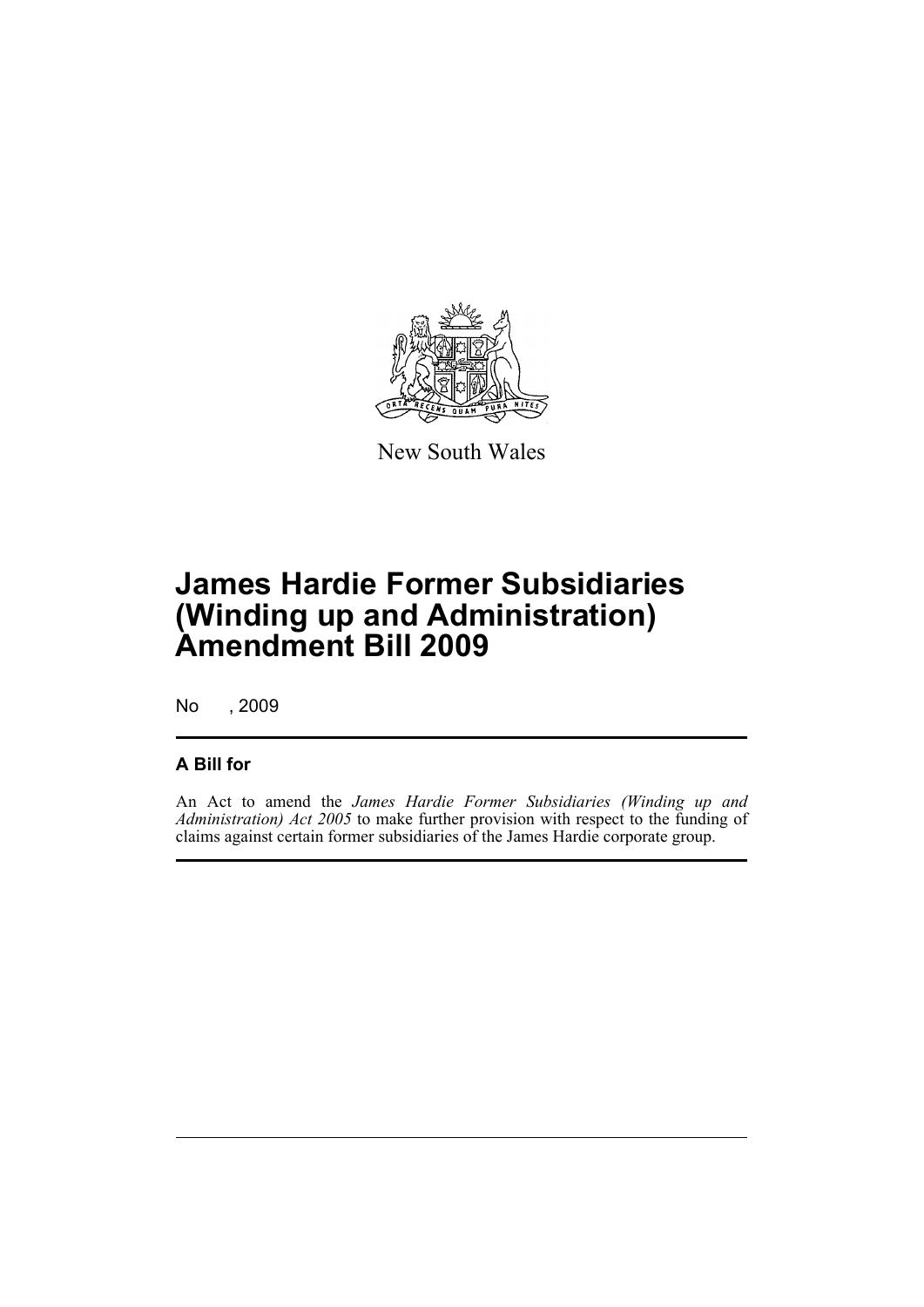<span id="page-7-1"></span><span id="page-7-0"></span>

| The Legislature of New South Wales enacts:                                                              | 1             |
|---------------------------------------------------------------------------------------------------------|---------------|
| Name of Act                                                                                             | $\mathcal{P}$ |
| This Act is the James Hardie Former Subsidiaries (Winding up and<br>Administration) Amendment Act 2009. | 3<br>4        |
| <b>Commencement</b>                                                                                     | 5             |
| This Act commences on a day or days to be appointed by proclamation.                                    | 6             |
|                                                                                                         |               |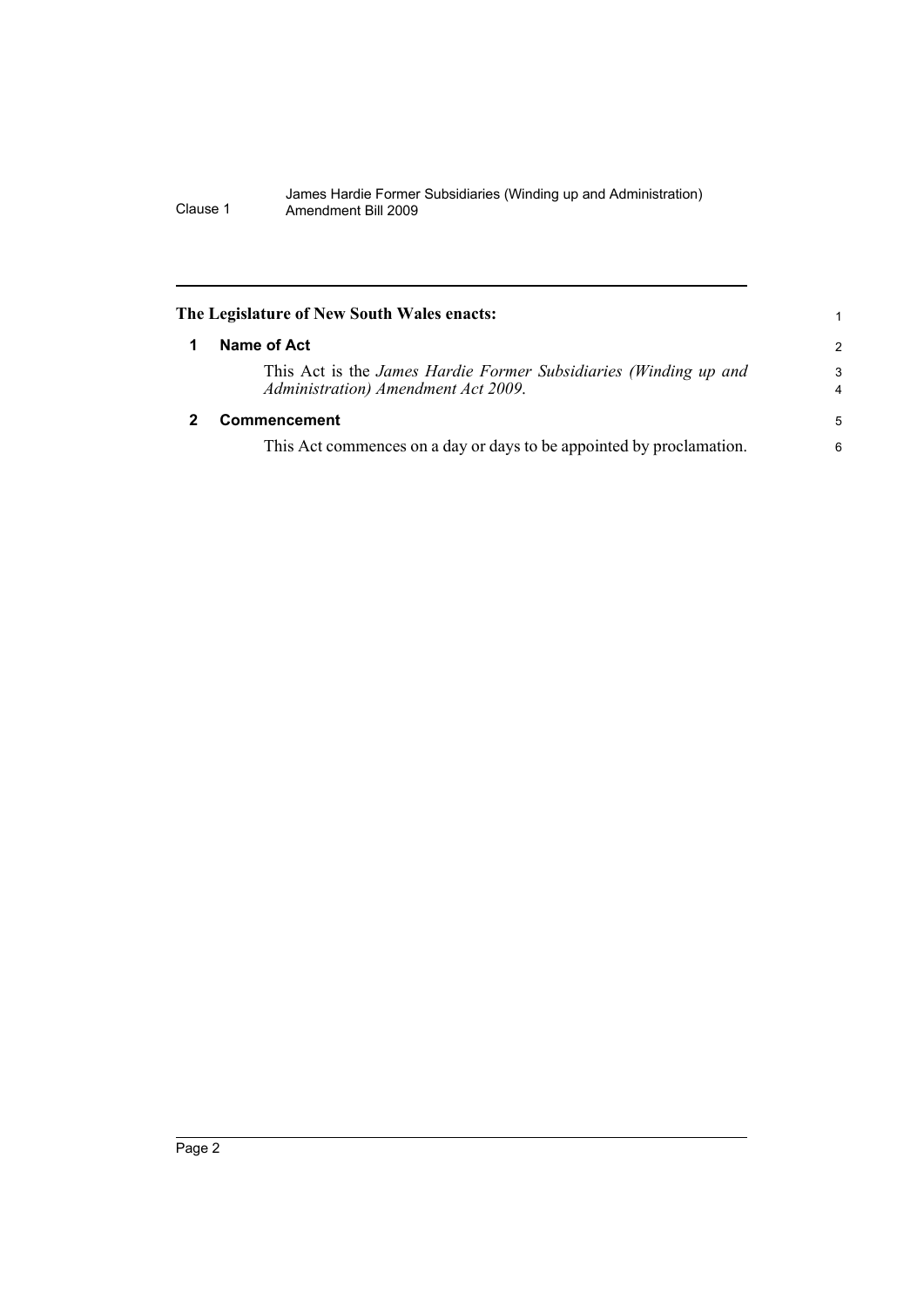Amendment of James Hardie Former Subsidiaries (Winding up and Administration) Act 2005 No 105

Schedule 1

1  $\mathfrak{p}$ 3

### <span id="page-8-0"></span>**Schedule 1 Amendment of James Hardie Former Subsidiaries (Winding up and Administration) Act 2005 No 105**

### **[1] Section 4 Definitions**

Insert in alphabetical order in section 4 (1): *authorised loan facility* means a loan facility provided under a relevant loan facility agreement. *loan repayment*, in relation to an authorised loan facility, means: (a) the repayment of any part of the principal payable under the facility, or (b) the payment of any interest (whether or not the interest is capitalised) payable under the facility, or (c) the payment of any other amounts that are payable under, or in connection with, the facility. *loan security expense* of a liable entity means any amount that the entity is required to pay under, or in connection with, a relevant loan facility agreement. *proceeds of asset realisations* of a liable entity includes the proceeds of a relevant insurance contract of the entity within the meaning of section 30. *relevant loan facility agreement* means any agreement that is authorised by section 30A, as in force from time to time. *small claim*—see section 4A. **[2] Section 4 (1), definition of "operating expenses"** Insert after paragraph (a): (a1) includes any loan security expenses of the entity, and **[3] Section 4A** Insert after section 4: **4A Meaning of "small claim"** (1) For the purposes of this Act, a claim is a *small claim* if it is a claim for an amount that does not exceed \$25,000 or any other amount adjusted in accordance with this section from time to time that is applicable at the time when a claim is payable. (2) If an approved payment scheme under section 35 is or will be in force on 1 July of any year, the Minister is to declare on or before that date, by order published on the NSW legislation website, the 10 11 12 13 14 15 16 17 18 19 20 21 22 23 24 25 26 27 28  $29$ 30 31 32 33 34 35 36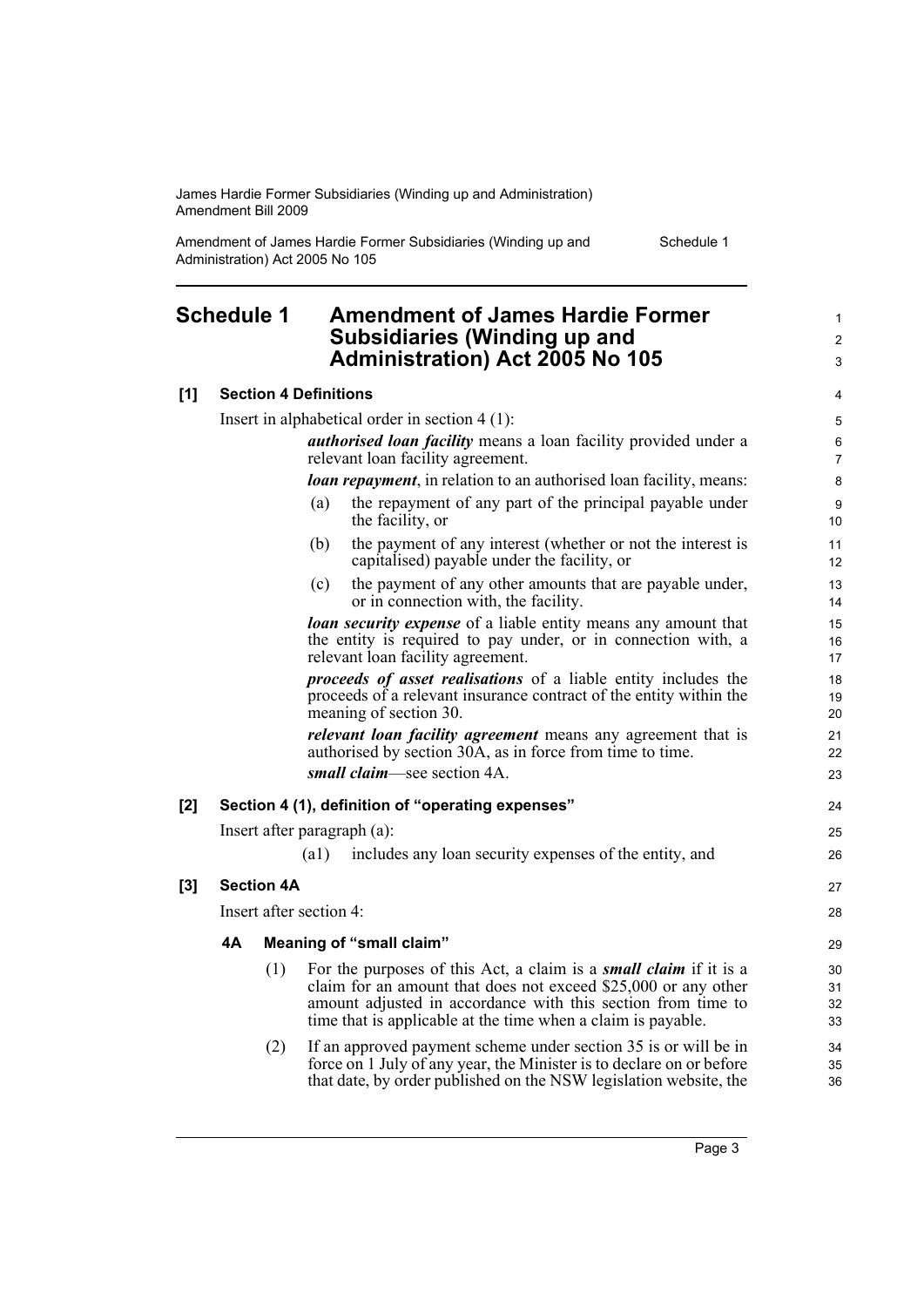Schedule 1 Amendment of James Hardie Former Subsidiaries (Winding up and Administration) Act 2005 No 105

> amount that is to apply, as from the date specified in the order, for the purposes of subsection (1).

- (3) The amount declared is to be the amount applicable under subsection (1) (or that amount as last adjusted in accordance with this section) that is adjusted:
	- (a) in the case of the first adjustment that is required to be made following the commencement of this section—by the percentage change in the amount estimated by the Australian Statistician of the average weekly total earnings of full-time adults in Australia over the number of quarters since the commencement of this section that precede the date of the declaration for which those estimates are, at that date, available, or
	- (b) in the case where an adjustment was made for 1 July of the previous year—by the percentage change in the amount estimated by the Australian Statistician of the average weekly total earnings of full-time adults in Australia over the 4 quarters that precede the date of the declaration for which those estimates are, at that date, available, or
	- (c) in the case where the previous adjustment that was required to be made was for 1 July of a year before the previous year—by the percentage change in the amount estimated by the Australian Statistician of the average weekly total earnings of full-time adults in Australia over the number of quarters since the previous adjustment that precede the date of the declaration for which those estimates are, at that date, available.
- (4) An amount declared for the time being under this section applies to the exclusion of the amount of \$25,000 or an amount previously adjusted in accordance with this section.
- (5) If the Australian Statistician fails or ceases to estimate the amount referred to in subsection (3), the amount declared is to be determined in accordance with the regulations.
- (6) In adjusting an amount to be declared for the purposes of subsection (1), the amount determined in accordance with subsection (3) is to be rounded to the nearest \$500 (with the amounts of \$250 and \$750 being rounded up).
- (7) A declaration made or published on the NSW legislation website after 1 July in a year and specifying a date that is before the date it is made or published as the date from which the amount declared by the order is to apply has effect as from that specified date.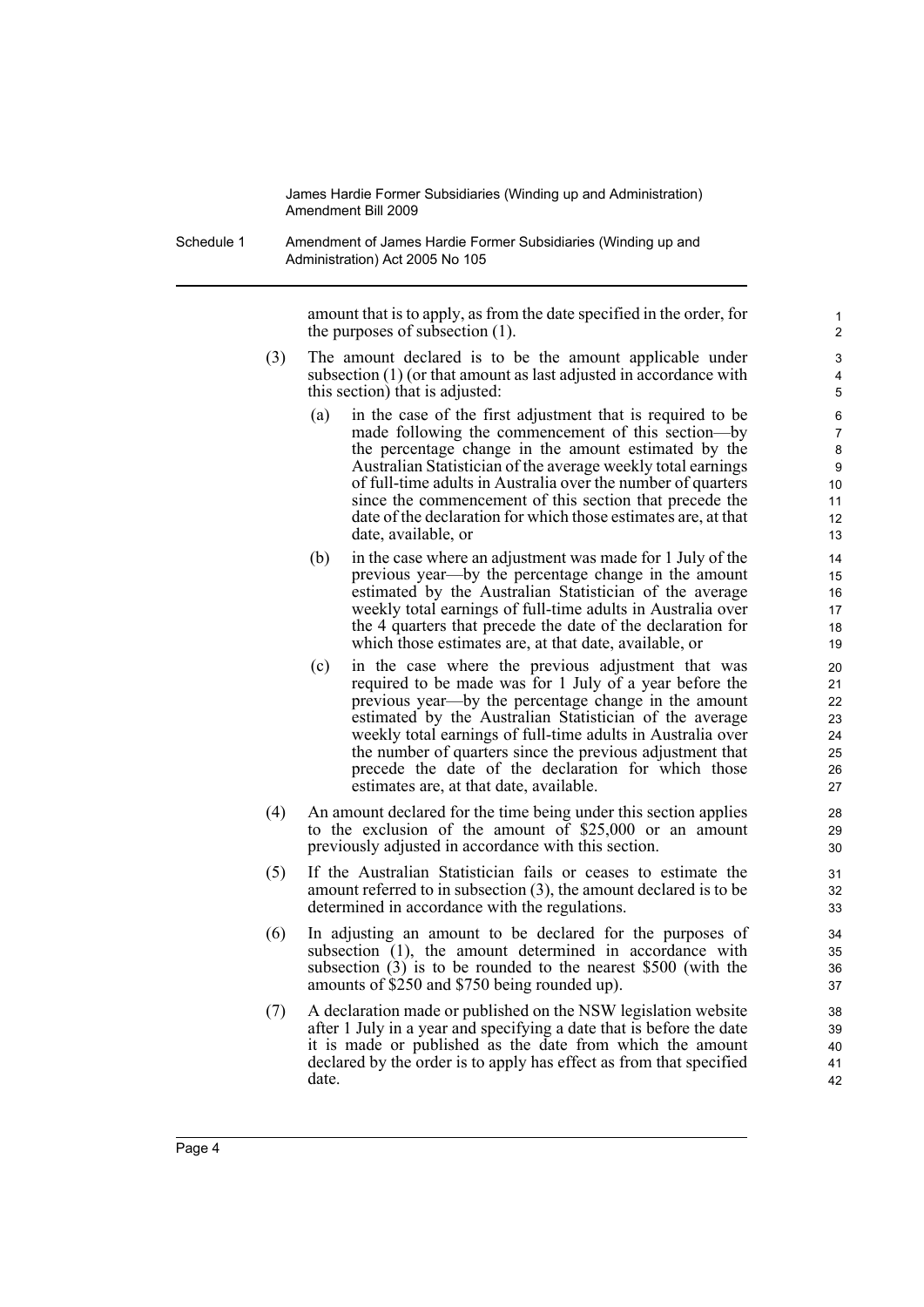Amendment of James Hardie Former Subsidiaries (Winding up and Administration) Act 2005 No 105

| Schedule 1 |  |  |
|------------|--|--|
|------------|--|--|

| [4] | Section 8 SPF may be treated as charitable trust                                                                                                              |                                                                                                                             |                                                                                                                                                                                                                                                                                                    |                                          |  |  |  |
|-----|---------------------------------------------------------------------------------------------------------------------------------------------------------------|-----------------------------------------------------------------------------------------------------------------------------|----------------------------------------------------------------------------------------------------------------------------------------------------------------------------------------------------------------------------------------------------------------------------------------------------|------------------------------------------|--|--|--|
|     | Insert after section $8(3)$ :                                                                                                                                 |                                                                                                                             |                                                                                                                                                                                                                                                                                                    |                                          |  |  |  |
|     | (4)<br>Despite anything to the contrary in the SPF trust deed or any<br>legislation of the State or the general law:                                          |                                                                                                                             |                                                                                                                                                                                                                                                                                                    |                                          |  |  |  |
|     |                                                                                                                                                               | (a)                                                                                                                         | any money provided to the SPF trustee under an authorised<br>loan facility is taken to have been provided to the SPF<br>trustee for the purpose referred to in subsection $(1)$ $(a)$ $(i)$<br>and, consequently, to be subject to the trust established by<br>the SPF trust deed, and             | 5<br>$\,6\,$<br>$\overline{7}$<br>8<br>9 |  |  |  |
|     |                                                                                                                                                               | (b)                                                                                                                         | the making of loan repayments in relation to an authorised<br>loan facility by the SPF trustee from the SPF is taken to be<br>a valid application of the trust fund for the purpose referred<br>to in subsection $(1)$ $(a)$ $(i)$ .                                                               | 10<br>11<br>12<br>13                     |  |  |  |
| [5] |                                                                                                                                                               |                                                                                                                             | Section 23 Conduct of business during winding up period                                                                                                                                                                                                                                            | 14                                       |  |  |  |
|     | Insert after section 23 $(2)$ $(d)$ :                                                                                                                         |                                                                                                                             |                                                                                                                                                                                                                                                                                                    | 15                                       |  |  |  |
|     | comply with the obligations of the entity under any<br>(d1)<br>relevant loan facility agreement (whether or not directed to<br>do so by the SPF trustee), and |                                                                                                                             |                                                                                                                                                                                                                                                                                                    |                                          |  |  |  |
|     | (d2)                                                                                                                                                          | without limiting paragraph (d1) or (e), do such of the<br>following as is directed by the SPF trustee from time to<br>time: | 19<br>20<br>21                                                                                                                                                                                                                                                                                     |                                          |  |  |  |
|     |                                                                                                                                                               | (i)                                                                                                                         | give guarantees with respect to obligations of the<br>SPF trustee in connection with an authorised loan<br>facility or proposed authorised loan facility,                                                                                                                                          | 22<br>23<br>24                           |  |  |  |
|     |                                                                                                                                                               | (ii)                                                                                                                        | grant interests in, or other entitlements to, any assets<br>of the entity (or the proceeds of asset realisations of<br>the entity) as security for any such guarantees or any<br>other obligation under a relevant loan facility<br>agreement or proposed relevant loan facility<br>agreement, and | 25<br>26<br>27<br>28<br>29<br>30         |  |  |  |
| [6] | Section 23 (2) (e) (i)                                                                                                                                        |                                                                                                                             |                                                                                                                                                                                                                                                                                                    | 31                                       |  |  |  |
|     |                                                                                                                                                               |                                                                                                                             | Omit "or (d)". Insert instead ", (d), (d1) or (d2)".                                                                                                                                                                                                                                               | 32                                       |  |  |  |
| [7] |                                                                                                                                                               |                                                                                                                             | <b>Section 24 Directions from SPF trustee</b>                                                                                                                                                                                                                                                      | 33                                       |  |  |  |
|     |                                                                                                                                                               | Omit section 24 (2). Insert instead:                                                                                        |                                                                                                                                                                                                                                                                                                    |                                          |  |  |  |
|     | Without limiting subsection (1), the SPF trustee may direct a<br>(2)<br>liable entity to do any one or more of the following:                                 |                                                                                                                             |                                                                                                                                                                                                                                                                                                    |                                          |  |  |  |
|     |                                                                                                                                                               | (a)                                                                                                                         | enter into arrangements with another or other liable entities<br>for the pooling of funds of the liable entities and for                                                                                                                                                                           | 37<br>38                                 |  |  |  |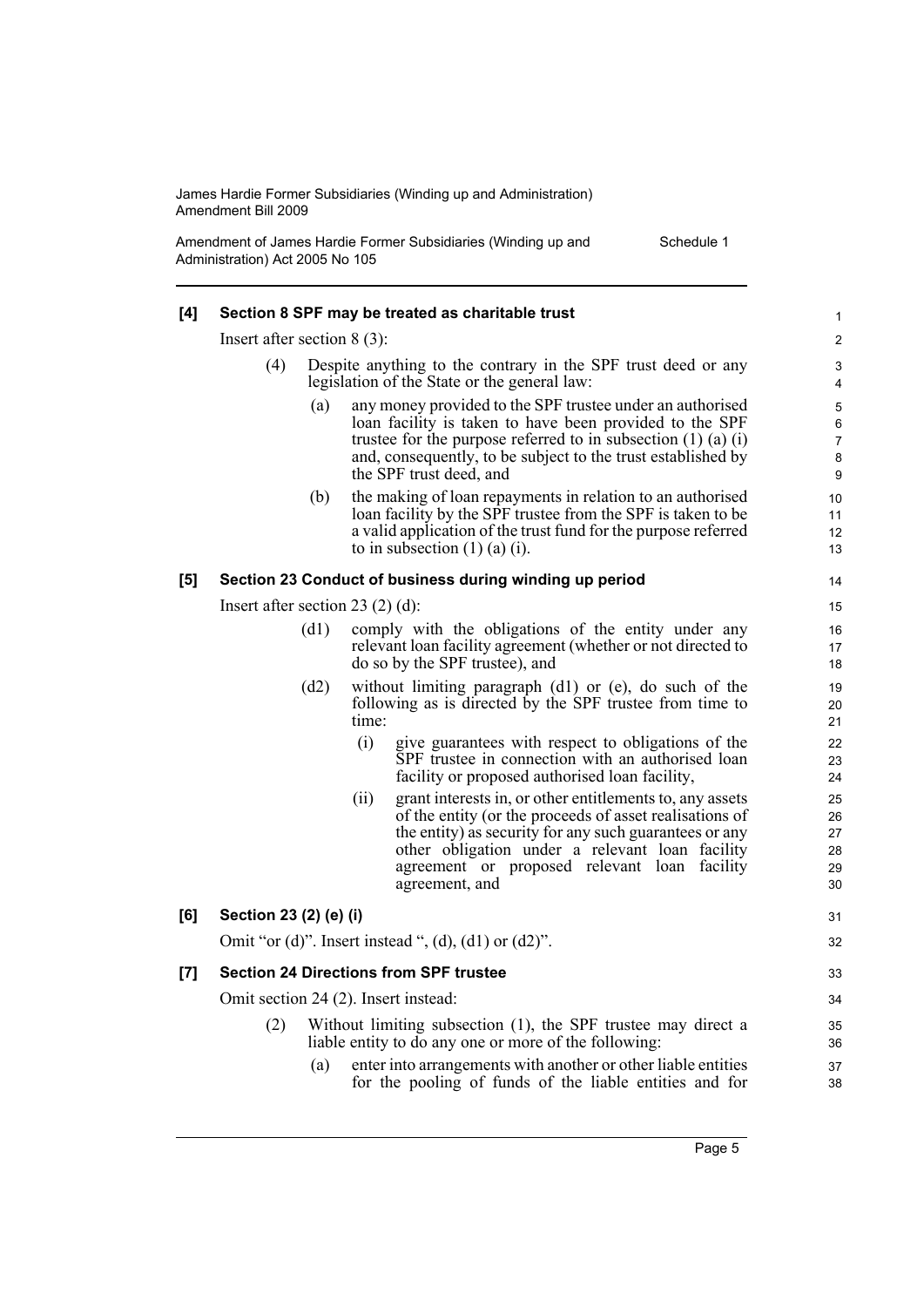|            |                                                        |                    |                                                                                                                                                                                                                                                                                                                          | James Hardie Former Subsidiaries (Winding up and Administration)<br>Amendment Bill 2009                                                                                                                                                                                                     |                          |  |  |
|------------|--------------------------------------------------------|--------------------|--------------------------------------------------------------------------------------------------------------------------------------------------------------------------------------------------------------------------------------------------------------------------------------------------------------------------|---------------------------------------------------------------------------------------------------------------------------------------------------------------------------------------------------------------------------------------------------------------------------------------------|--------------------------|--|--|
| Schedule 1 |                                                        |                    |                                                                                                                                                                                                                                                                                                                          | Amendment of James Hardie Former Subsidiaries (Winding up and<br>Administration) Act 2005 No 105                                                                                                                                                                                            |                          |  |  |
|            |                                                        |                    |                                                                                                                                                                                                                                                                                                                          | allocation of the pooled funds to payment of payable<br>liabilities of any one or more of those entities,                                                                                                                                                                                   | 1<br>$\overline{2}$      |  |  |
|            |                                                        |                    | (b)                                                                                                                                                                                                                                                                                                                      | comply with the entity's obligations under any relevant<br>loan facility agreement,                                                                                                                                                                                                         | 3<br>4                   |  |  |
|            |                                                        |                    | (c)                                                                                                                                                                                                                                                                                                                      | give guarantees with respect to obligations of the SPF<br>trustee in connection with an authorised loan facility or<br>proposed authorised loan facility,                                                                                                                                   | 5<br>6<br>$\overline{7}$ |  |  |
|            |                                                        |                    | (d)                                                                                                                                                                                                                                                                                                                      | grant interests in, or other entitlements to, any assets of the<br>entity (or the proceeds of asset realisations of the entity) as<br>security for any such guarantees or any other obligation<br>under a relevant loan facility agreement or proposed<br>relevant loan facility agreement. | 8<br>9<br>10<br>11<br>12 |  |  |
| [8]        |                                                        |                    |                                                                                                                                                                                                                                                                                                                          | Section 29 Funds to be paid into special accounts                                                                                                                                                                                                                                           | 13                       |  |  |
|            | Insert "(a)" after "section 24 (2)" in section 29 (6). |                    |                                                                                                                                                                                                                                                                                                                          |                                                                                                                                                                                                                                                                                             |                          |  |  |
| [9]        |                                                        |                    | Section 30 Entitlements to proceeds of contracts of insurance                                                                                                                                                                                                                                                            |                                                                                                                                                                                                                                                                                             |                          |  |  |
|            |                                                        |                    |                                                                                                                                                                                                                                                                                                                          | Insert after section 30 $(6)$ :                                                                                                                                                                                                                                                             | 16                       |  |  |
|            | (6A)                                                   |                    | Nothing in this section (including any regulations made under<br>this section) operates to prevent or limit the making of loan<br>repayments under an authorised loan facility or the giving of<br>directions by the SPF trustee under section 24 with respect to the<br>facility or a relevant loan facility agreement. |                                                                                                                                                                                                                                                                                             |                          |  |  |
| [10]       |                                                        |                    | Part 4, Division 4A                                                                                                                                                                                                                                                                                                      |                                                                                                                                                                                                                                                                                             | 22                       |  |  |
|            |                                                        |                    |                                                                                                                                                                                                                                                                                                                          | Insert after Division 4 of Part 4:                                                                                                                                                                                                                                                          | 23                       |  |  |
|            |                                                        | <b>Division 4A</b> |                                                                                                                                                                                                                                                                                                                          | <b>Authorised loan facility</b>                                                                                                                                                                                                                                                             | 24                       |  |  |
|            | 30A                                                    |                    |                                                                                                                                                                                                                                                                                                                          | Agreements concerning provision of loan facility                                                                                                                                                                                                                                            | 25                       |  |  |
|            |                                                        |                    |                                                                                                                                                                                                                                                                                                                          | (1) The SPF trustee and each of the liable entities are authorised to<br>enter into one or more agreements with the State (or with both the<br>State and any other persons) for any one or more of the following<br>purposes:                                                               | 26<br>27<br>28<br>29     |  |  |
|            |                                                        |                    | (a)                                                                                                                                                                                                                                                                                                                      | the provision of funding to the SPF trustee by means of a<br>loan facility,                                                                                                                                                                                                                 | 30<br>31                 |  |  |
|            |                                                        |                    | (b)                                                                                                                                                                                                                                                                                                                      | the granting by the SPF trustee of interests in, or other<br>entitlements to, assets (or proceeds of asset realisations) as<br>security for a loan facility provided to the SPF trustee,                                                                                                    | 32<br>33<br>34           |  |  |
|            |                                                        |                    | (c)                                                                                                                                                                                                                                                                                                                      | the giving of guarantees by any liable entity with respect to<br>obligations of the SPF trustee in connection with a loan<br>facility provided to the SPF trustee,                                                                                                                          | 35<br>36<br>37           |  |  |
|            |                                                        |                    |                                                                                                                                                                                                                                                                                                                          |                                                                                                                                                                                                                                                                                             |                          |  |  |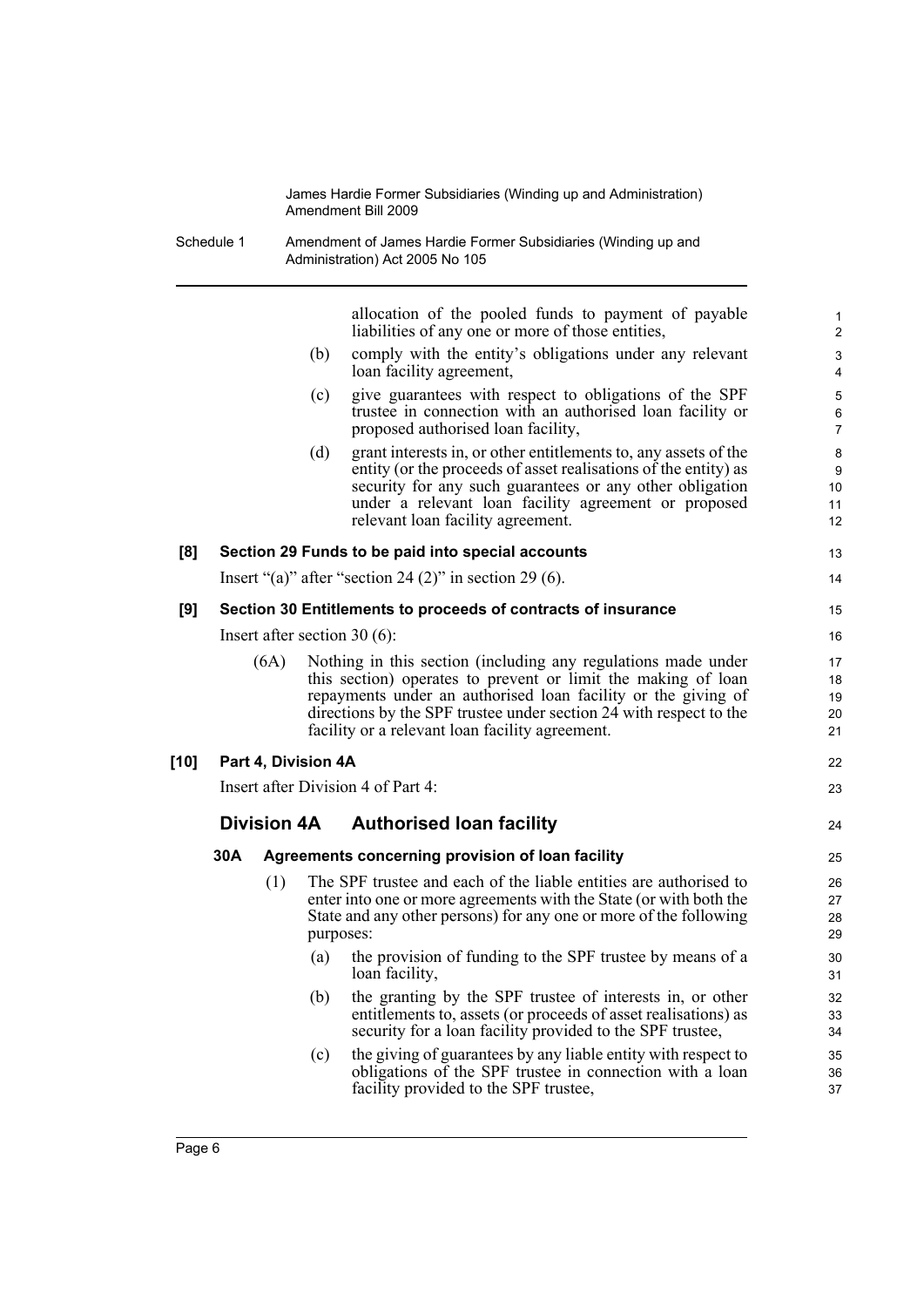$[12]$ 

Amendment of James Hardie Former Subsidiaries (Winding up and Administration) Act 2005 No 105 Schedule 1

|        |                                         | (d)                | the granting by any liable entity of interests in, or other<br>entitlements to, assets (or proceeds of asset realisations) of<br>the entity as security for any such guarantees given by the<br>entity or any other obligation undertaken by the entity.                  | 1<br>$\overline{c}$<br>$\ensuremath{\mathsf{3}}$<br>4 |
|--------|-----------------------------------------|--------------------|---------------------------------------------------------------------------------------------------------------------------------------------------------------------------------------------------------------------------------------------------------------------------|-------------------------------------------------------|
|        | (2)                                     | subsection $(1)$ : | Despite anything to the contrary in the SPF trust deed or any<br>legislation of the State or the general law (and without limiting                                                                                                                                        | $\mathbf 5$<br>$\,6\,$<br>$\overline{7}$              |
|        |                                         | (a)                | the entering into, or the carrying out of, an agreement that<br>is authorised by this section does not:                                                                                                                                                                   | 8<br>$\boldsymbol{9}$                                 |
|        |                                         | (i)                | affect the continued existence, or continued validity<br>as a trust fund, of any compensation fund, or                                                                                                                                                                    | 10<br>11                                              |
|        |                                         | (ii)               | constitute a breach of trust or other civil wrong<br>(whether for the purposes of any legislation of the<br>State or the general law), and                                                                                                                                | 12<br>13<br>14                                        |
|        |                                         | (b)                | all acts, matters and things for or with respect to which<br>provision is made in an agreement that is authorised by this<br>section (including any guarantees or securities given or<br>granted under the agreement) are also authorised, and                            | 15<br>16<br>17<br>18                                  |
|        |                                         | (c)                | all acts, matters and things that by an agreement that is<br>authorised by this section are agreed, directed, authorised<br>or permitted to be made, done or executed are also<br>authorised.                                                                             | 19<br>20<br>21<br>22                                  |
|        | (3)                                     |                    | An agreement that is authorised by this section does not cease to<br>be authorised only because it is amended or otherwise varied by<br>the parties to the agreement in accordance with the terms of the<br>agreement as in force from time to time.                      | 23<br>24<br>25<br>26                                  |
|        | (4)                                     | section.           | For the avoidance of doubt, nothing in section 35 or 36 (or in any<br>approved payment scheme under section 35) operates to prevent<br>or limit the making of loan repayments in connection with a loan<br>facility granted under an agreement that is authorised by this | 27<br>28<br>29<br>30<br>31                            |
| $[11]$ |                                         |                    | Section 33 Determination of whether sufficient funds                                                                                                                                                                                                                      | 32                                                    |
|        |                                         |                    | Insert "(including funds available under an authorised loan facility)" after<br>"compensation funds" in section 33 (1).                                                                                                                                                   | 33<br>34                                              |
| [12]   | <b>Section 33 (2)</b>                   |                    |                                                                                                                                                                                                                                                                           | 35                                                    |
|        | Insert "(a)" after "section 24 $(2)$ ". |                    |                                                                                                                                                                                                                                                                           | 36                                                    |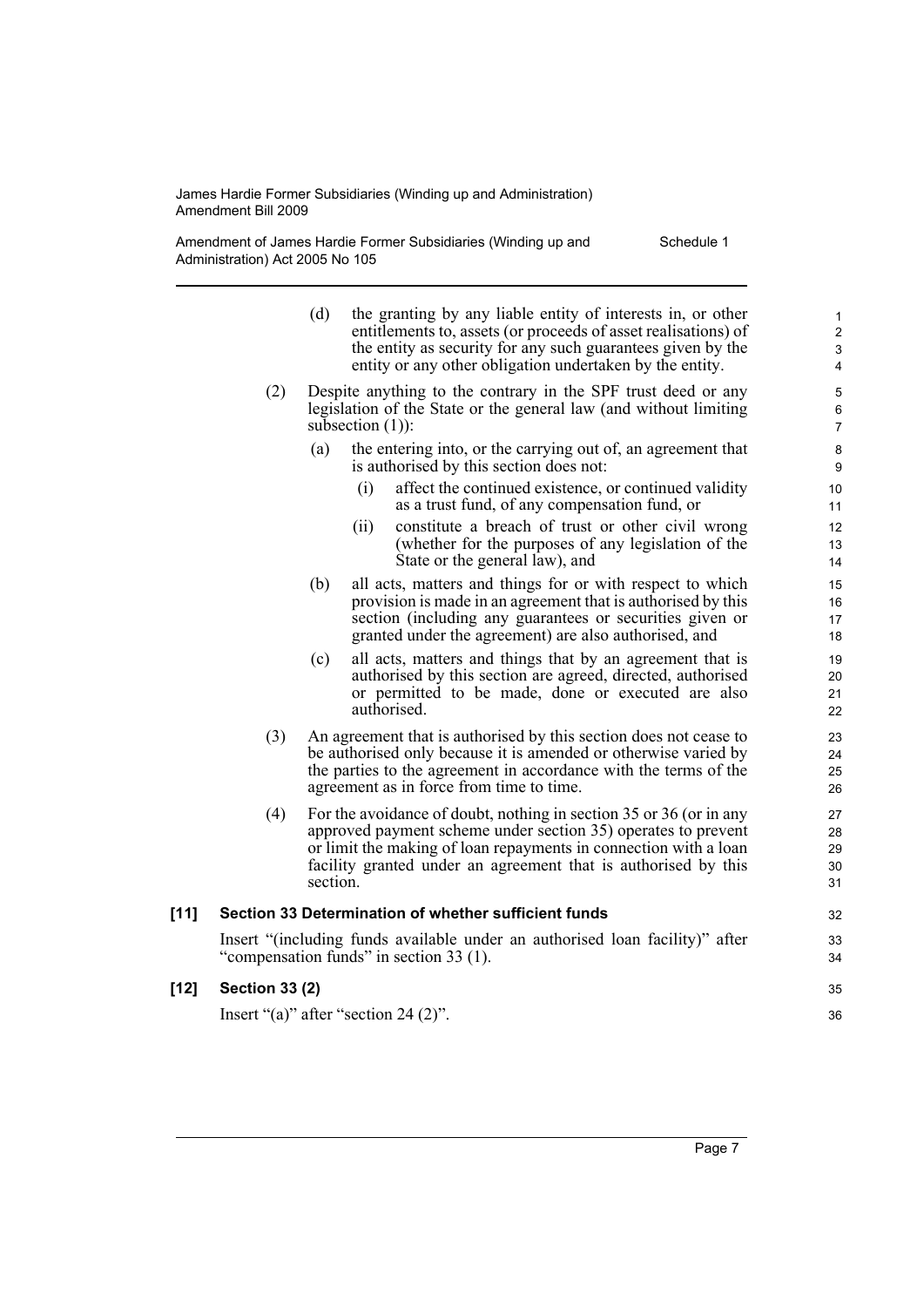Schedule 1 Amendment of James Hardie Former Subsidiaries (Winding up and Administration) Act 2005 No 105

#### **[13] Section 35 SPF trustee may apply to Supreme Court to secure continuing funding of claims**

Omit section 35 (5) and (6). Insert instead:

(5) **Supreme Court may make orders establishing approved payment scheme**

> If the Supreme Court is satisfied on an application under subsection (1) that it is likely that there will be insufficient funds for all payable liabilities of a liable entity to be paid in full as and when they fall due for payment, the Supreme Court may make an order approving a scheme (an *approved payment scheme*) for the payment by instalments of the full amount of payable liabilities due, or the deferral of payment of payable liabilities of the entity, during the period specified by the order (the *scheme period*).

- (6) In specifying the scheme period:
	- (a) the Supreme Court is to take into account the anticipated duration of the period before the liable entity will or is likely to have sufficient funds to pay payable liabilities in full as and when they fall due for payment instead of paying them by instalments or deferring payment, and
	- (b) if the scheme period is to commence before the time it is anticipated that there will be insufficient funds—the Supreme Court is to be satisfied that the early commencement of the scheme period will result in claimants for proven personal asbestos claims being treated more equally in relation to the payment of their claims than would otherwise be the case.

### **[14] Section 35 (7), (8) (a) and (13)**

Omit "insufficient funds period" wherever occurring. Insert instead "scheme period".

### Omit "subsection (8)". Insert instead "subsections (8) and (8A)".

#### **[16] Section 35 (7) (e)**

**[15] Section 35 (7) (b)**

Insert after section 35 (7) (d):

(e) the interest rate to be applied in calculating the interest payable on that part of any payable liability that would otherwise attract interest because it is not paid during the scheme period because of the operation of the scheme.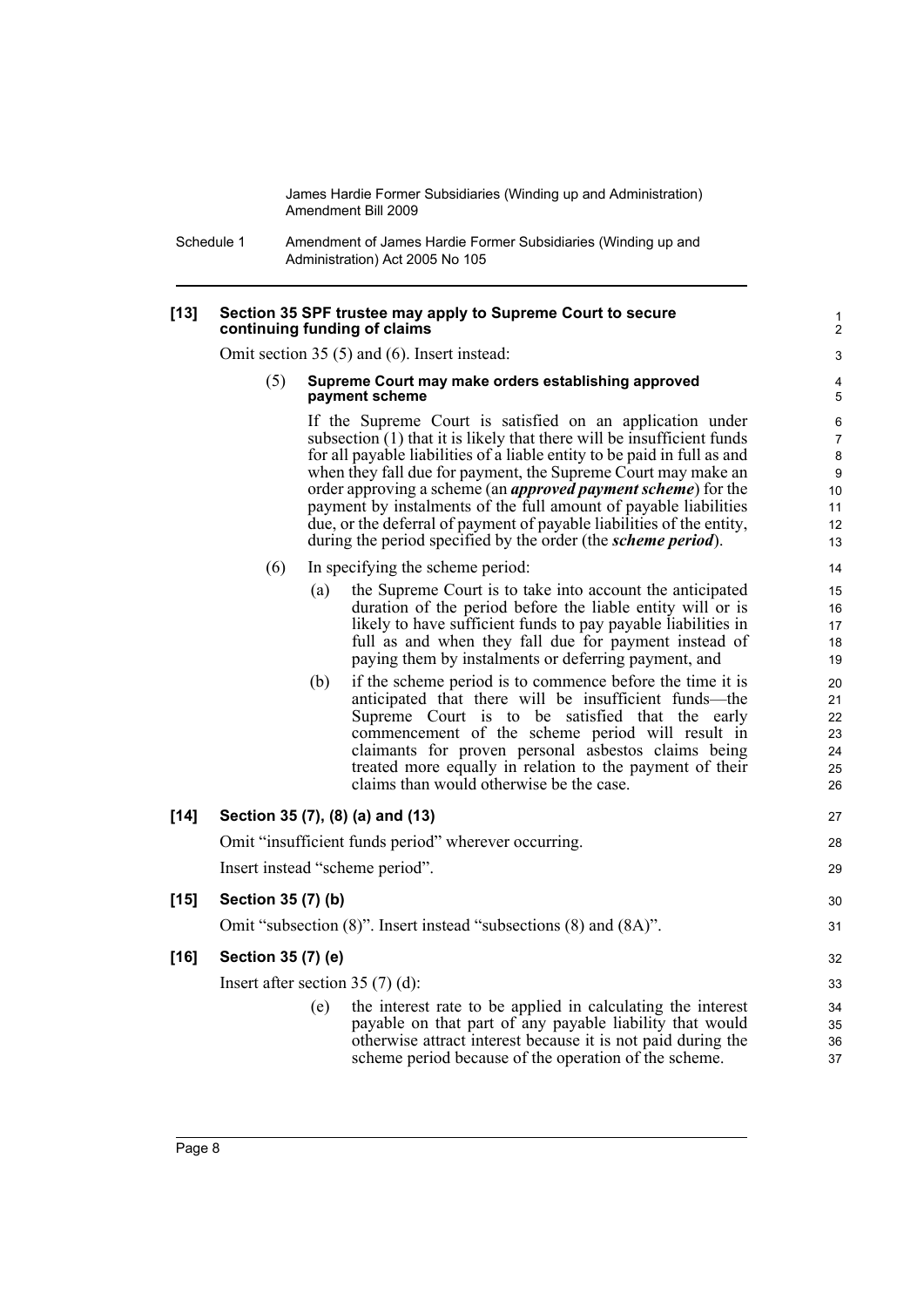Amendment of James Hardie Former Subsidiaries (Winding up and Administration) Act 2005 No 105

Schedule 1

#### **[17] Section 35 (7A)** Insert after section 35 (7): (7A) An interest rate approved as referred to in subsection  $(7)$  (e): (a) need not be a commercial interest rate, but is to be an interest rate that the Supreme Court is satisfied is a rate that makes reasonable allowance for inflation while minimising the liabilities of the liable entity and the cost of the scheme, and (b) applies to the exclusion of any other interest rate that would otherwise have been applicable in determining the interest to be paid to any payable claimant in respect of any part of a payable liability that is not paid during the scheme period because of the operation of the scheme. **[18] Section 35 (8A)** Insert after section 35 (8): (8A) In addition to the matters for which a scheme must provide under subsection (7), the Supreme Court may approve a scheme that provides for any or all of the following: (a) the payment in full of liabilities to pay proven personal asbestos claims that are small claims (but only if the Supreme Court is satisfied that there will be sufficient funding to make such payments and the payments referred to in subsection  $(7)$   $(a)$ ), (b) different payment options from which claimants may elect to be paid for the payment by instalments of proven personal asbestos claims that are not small claims (including a default payment option in the event that a claimant makes no election). **[19] Section 59 Protection for exercise of certain functions during winding up period** Insert at the end of section 59 (5) (b): , or (c) any party to a relevant loan facility agreement from bringing proceedings, or being granted relief, in respect of any of the following: (i) any civil liability incurred by another party to the agreement or other person where that liability arises under or in relation to the agreement, 1  $\mathfrak{p}$ 3 4 5 6 7 8 9 10 11 12 13 14 15 16 17 18 19 20 21  $22$ 23 24 25 26 27 28  $29$ 30 31 32 33 34 35 36 37 38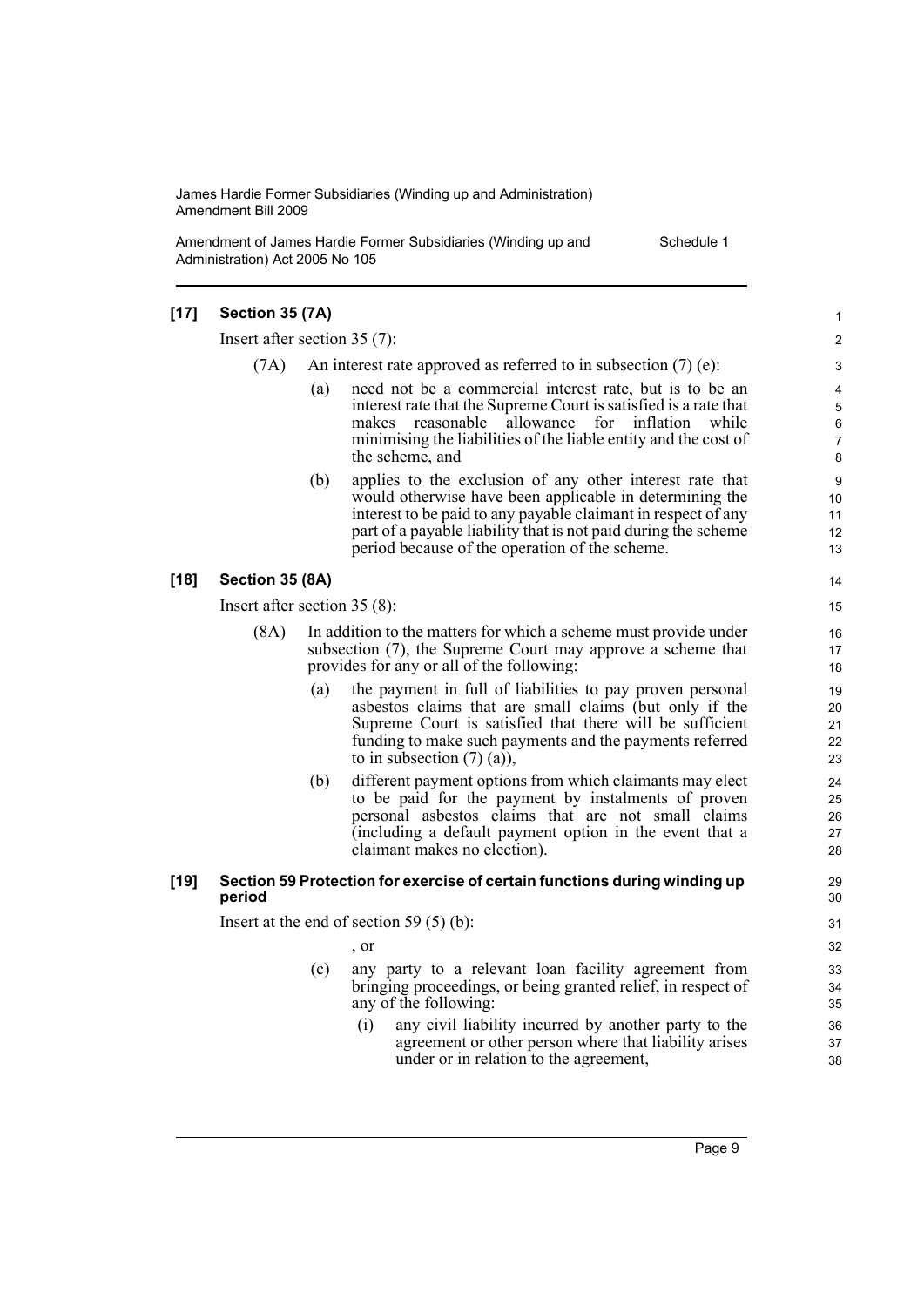Schedule 1 Amendment of James Hardie Former Subsidiaries (Winding up and Administration) Act 2005 No 105

|      |     |                    |                          | (ii) | a failure or refusal by another party to the agreement<br>to carry out a function conferred or imposed on that<br>party under the agreement.                                                                                                                                        | $\mathbf{1}$<br>$\boldsymbol{2}$<br>3 |
|------|-----|--------------------|--------------------------|------|-------------------------------------------------------------------------------------------------------------------------------------------------------------------------------------------------------------------------------------------------------------------------------------|---------------------------------------|
| [20] |     |                    |                          |      | <b>Section 63 Exemption from State tax</b>                                                                                                                                                                                                                                          | 4                                     |
|      |     |                    |                          |      | Insert after paragraph (c1) of the definition of <i>exempt matter</i> in section 63 (1):                                                                                                                                                                                            | 5                                     |
|      |     |                    | (c2)                     |      | the entry into any relevant loan facility agreement or the<br>giving of any guarantee, or the granting of any security,<br>under or as contemplated by any such agreement,                                                                                                          | 6<br>$\overline{7}$<br>8              |
| [21] |     | <b>Section 64A</b> |                          |      |                                                                                                                                                                                                                                                                                     | 9                                     |
|      |     |                    | Insert after section 64: |      |                                                                                                                                                                                                                                                                                     | 10                                    |
|      | 64A |                    |                          |      | Tabling of copies of relevant loan facility agreements                                                                                                                                                                                                                              | 11                                    |
|      |     | (1)                |                          |      | The Minister is to cause a copy of any relevant loan facility<br>agreement as in force at the time it is signed to be tabled in each<br>House of Parliament as soon as is reasonably practicable after the<br>agreement is signed by the parties to it.                             | 12<br>13<br>14<br>15                  |
|      |     | (2)                |                          |      | If a House of Parliament is not sitting when the Minister seeks to<br>table a copy of the relevant loan facility agreement, the Minister<br>may present the copy to the Clerk of the House concerned.                                                                               | 16<br>17<br>18                        |
|      |     | (3)                |                          |      | The copy of the relevant loan facility agreement:                                                                                                                                                                                                                                   | 19                                    |
|      |     |                    | (a)                      |      | is, on presentation and for all purposes, taken to have been<br>laid before the House, and                                                                                                                                                                                          | 20<br>21                              |
|      |     |                    | (b)                      |      | may be printed by authority of the Clerk of the House, and                                                                                                                                                                                                                          | 22                                    |
|      |     |                    | (c)                      |      | if so printed, is for all purposes taken to be a document<br>published by or under the authority of the House, and                                                                                                                                                                  | 23<br>24                              |
|      |     |                    | (d)                      |      | is to be recorded:                                                                                                                                                                                                                                                                  | 25                                    |
|      |     |                    |                          | (i)  | in the case of the Legislative Council, in the Minutes<br>of the Proceedings of the Legislative Council, and                                                                                                                                                                        | 26<br>27                              |
|      |     |                    |                          | (i)  | in the case of the Legislative Assembly, in the Votes<br>and Proceedings of the Legislative Assembly,                                                                                                                                                                               | 28<br>29                              |
|      |     |                    |                          |      | on the first sitting day of the House after receipt of the copy<br>by the Clerk.                                                                                                                                                                                                    | 30<br>31                              |
|      |     | (4)                |                          |      | For the avoidance of doubt, it is declared that the tabling of a copy<br>of any relevant loan facility agreement as provided by this section<br>does not abrogate, limit or otherwise affect any right or liability<br>of any person arising under or in relation to the agreement. | 32<br>33<br>34<br>35                  |